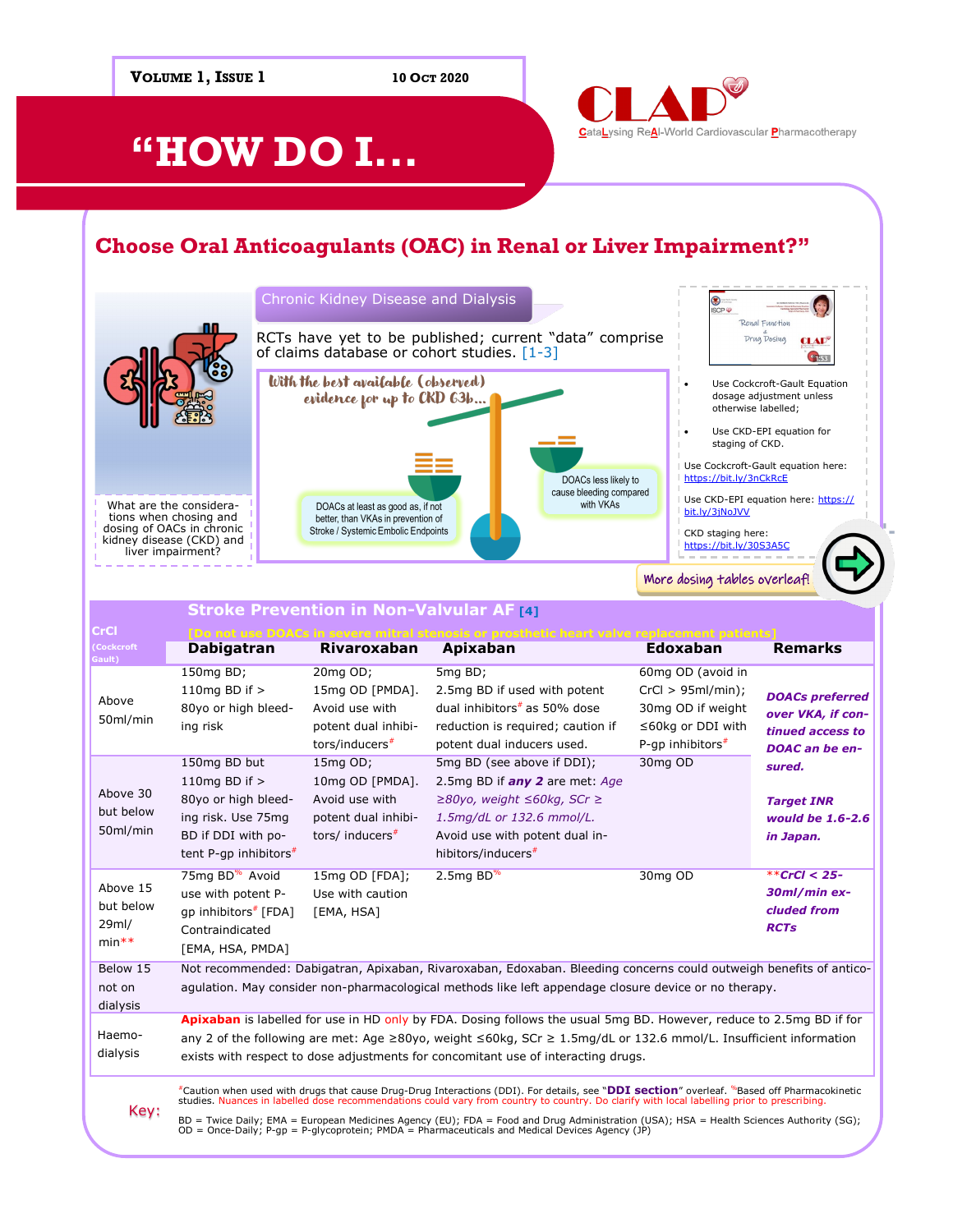

**C**ata**L**ysing **ReA**l-World **Cardiovascular P**harmacotherapy

|                                     | <b>Venous Thromboembolism (VTE) Treatment, Risk Reduction and Prophylaxis</b>                                                                                                                                                                                                                                                                                                                                                                                           |                                                                                                                                                                                                                                                                                                                                                                                                                                      |                                                                                                                                                                                                                                                                                                                                                                                                                  |  |  |
|-------------------------------------|-------------------------------------------------------------------------------------------------------------------------------------------------------------------------------------------------------------------------------------------------------------------------------------------------------------------------------------------------------------------------------------------------------------------------------------------------------------------------|--------------------------------------------------------------------------------------------------------------------------------------------------------------------------------------------------------------------------------------------------------------------------------------------------------------------------------------------------------------------------------------------------------------------------------------|------------------------------------------------------------------------------------------------------------------------------------------------------------------------------------------------------------------------------------------------------------------------------------------------------------------------------------------------------------------------------------------------------------------|--|--|
| <b>CrCl</b><br>(Cockcroft<br>Gault) | <b>VTE Treatment,</b><br>minimum of 3 months                                                                                                                                                                                                                                                                                                                                                                                                                            | <b>VTE risk reduction,</b><br>optimal duration unknown                                                                                                                                                                                                                                                                                                                                                                               | <b>VTE prophylaxis,</b><br>up to 14 days (knee) or 35 days (hip)                                                                                                                                                                                                                                                                                                                                                 |  |  |
| Above<br>50ml/min                   | Dabigatran 150mg BD AFTER 5-10<br>days lead-in with parenteral agent;<br>Rivaroxaban 15mg BD for 21 days<br>f/b 20mg once daily (with food)<br>Apixaban 10mg BD for 7 days f/b<br>5mg BD; avoid if DDI with potent<br>dual inhibitors / inducers <sup>#</sup><br><b>Edoxaban</b> 60mg once daily AFTER<br>5-10 days lead-in with parenteral<br>agent; 30mg once daily if body<br>weight $<$ 60kg or DDI with potent<br>PGP inhibitor#<br><b>Warfarin</b> Target INR 2-3 | Dabigatran 150mg BD but avoid if<br>CrCl < 50ml/min + concomitant DDI<br>with PGP inhibitor <sup>#</sup><br>Rivaroxaban 10mg once daily after 6<br>months of standard anticoagulant<br>therapy.<br><b>Apixaban</b> 2.5mg BD after 6 months<br>of standard anticoagulant therapy;<br>caution if DDI with dual inducers,<br>avoid if DDI with dual inhibitors<br><b>Edoxaban</b> nil recommendations<br><b>Warfarin</b> Target INR 2-3 | Dabigatran 110mg once on day of<br>surgery (1-4h after completion), fol-<br>lowed by 220mg once daily<br>Rivaroxaban 10mg daily, duration of<br>31-39 days for medically-ill, including<br>COVID-19 patients <sup>%</sup><br>Apixaban 2.5mg BD; caution if DDI<br>with dual inducers, avoid if DDI with<br>dual inhibitors<br><b>Edoxaban</b> 30mg OD <sup>%</sup> [PMDA only]<br><b>Warfarin Target INR 2-3</b> |  |  |
| Above 30<br>but below<br>50ml/min   | As above                                                                                                                                                                                                                                                                                                                                                                                                                                                                | As above                                                                                                                                                                                                                                                                                                                                                                                                                             | Dabigatran 75mg once on day of<br>surgery f/b 150mg once daily (2 x<br>75mg) if concomitant DDI with PGP<br>inhibitor <sup>#</sup>                                                                                                                                                                                                                                                                               |  |  |
| Below 30ml/<br>min                  | Dabigatran no recommendation.<br>Avoid Rivaroxaban & Edoxaban<br>use. Use Apixaban with caution.<br><b>Warfarin</b> Target INR 2-3                                                                                                                                                                                                                                                                                                                                      | Dabigatran and Edoxaban no rec-<br>ommendation. Avoid Rivaroxaban<br>use. Use <b>Apixaban</b> with caution.<br><b>Warfarin</b> INR 2-3 on a case by case<br>basis.                                                                                                                                                                                                                                                                   | Dabigatran and Edoxaban no rec-<br>ommendation. Avoid Rivaroxaban<br>use. Use Apixaban with caution.<br><b>Warfarin</b> INR 2-3 on a case by case<br>basis.                                                                                                                                                                                                                                                      |  |  |

Dialysis FDA labels Apixaban as no dosage adjustment needed; not recommended in all other labels

**DISCLAIMER:** Parenteral anticoagulants could be considered for the treatment and prevention of VTE, but are out of scope of this review. For Cancer-Associated Thromboembolism, Rivaroxaban or Edoxaban are preferred. Refer to Oncology guidelines for more up-to-date recommendations. Nuances in labelled dose recommendations could vary from country to country. Do clarify with local labelling prior to prescribing.

f/b = followed by #Caution when used with drugs that cause Drug-Drug Interactions (DDI). For details, see "**DDI section**" overleaf. Key: We a lonowed by Caddon when used with drugs that cause brug-brug interactions (DDI). To details, see DDI section overlear.<br>Nonly **Rivaroxaban** is approved for VTEP in medically-ill; **Edoxaban** only approved for VTEP i